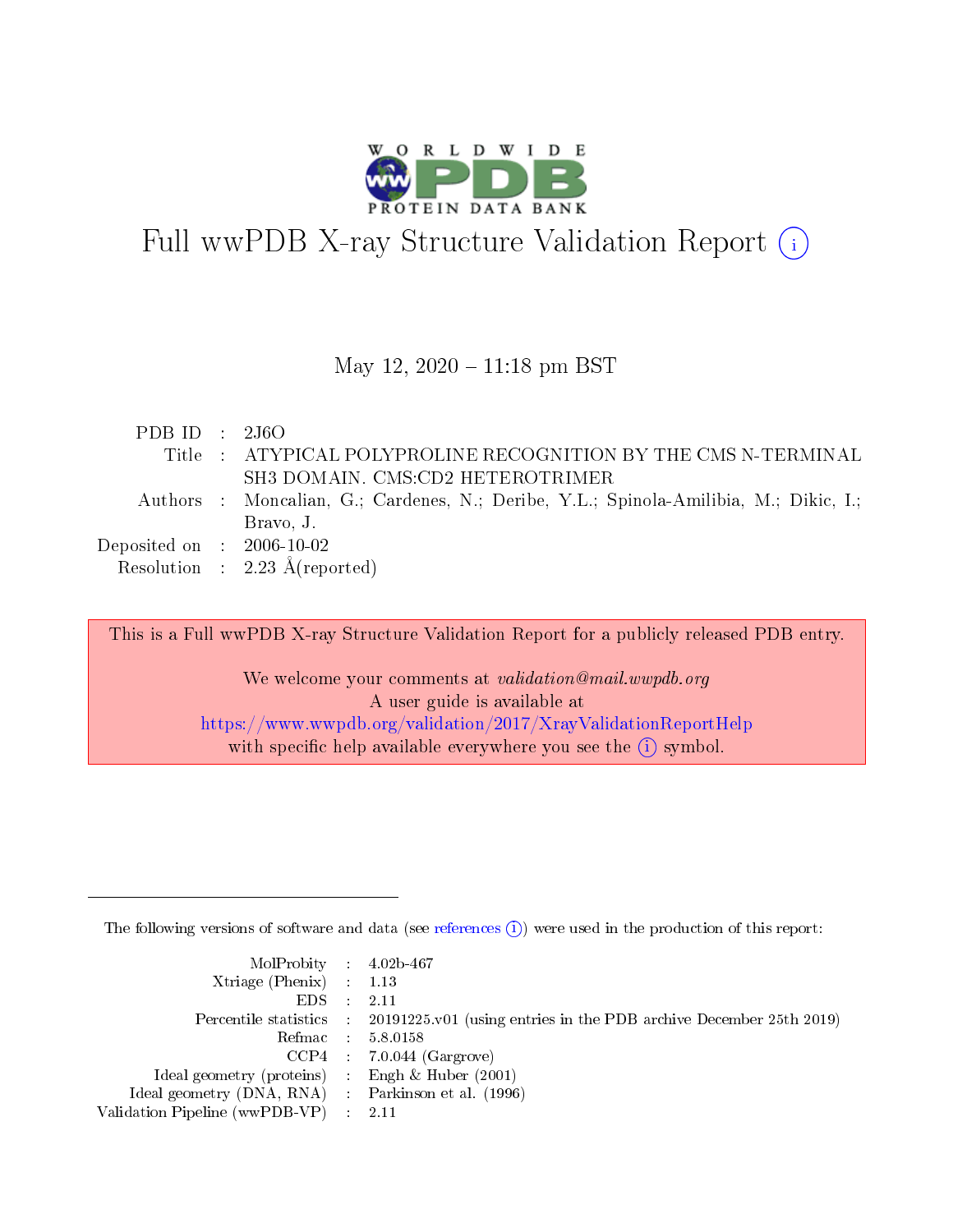# 1 [O](https://www.wwpdb.org/validation/2017/XrayValidationReportHelp#overall_quality)verall quality at a glance  $(i)$

The following experimental techniques were used to determine the structure: X-RAY DIFFRACTION

The reported resolution of this entry is 2.23 Å.

Percentile scores (ranging between 0-100) for global validation metrics of the entry are shown in the following graphic. The table shows the number of entries on which the scores are based.



| Metric                | Whole archive<br>$(\#\mathrm{Entries})$ | Similar resolution<br>$(\#\text{Entries},\,\text{resolution}\,\,\text{range}(\textup{\AA}))$ |
|-----------------------|-----------------------------------------|----------------------------------------------------------------------------------------------|
| $R_{free}$            | 130704                                  | $2391(2.26-2.22)$                                                                            |
| Clashscore            | 141614                                  | $2539(2.26-2.22)$                                                                            |
| Ramachandran outliers | 138981                                  | 2489 $(2.\overline{26-2.22})$                                                                |
| Sidechain outliers    | 138945                                  | $2490(2.26-2.22)$                                                                            |
| RSRZ outliers         | 127900                                  | $2353(2.26-2.22)$                                                                            |

The table below summarises the geometric issues observed across the polymeric chains and their fit to the electron density. The red, orange, yellow and green segments on the lower bar indicate the fraction of residues that contain outliers for  $>=3, 2, 1$  and 0 types of geometric quality criteria respectively. A grey segment represents the fraction of residues that are not modelled. The numeric value for each fraction is indicated below the corresponding segment, with a dot representing fractions  $\epsilon=5\%$  The upper red bar (where present) indicates the fraction of residues that have poor fit to the electron density. The numeric value is given above the bar.

| Mol | $C$ hain   Length | Quality of chain |     |     |    |  |
|-----|-------------------|------------------|-----|-----|----|--|
|     | ΩΩ                | 79%              |     | 13% | 8% |  |
|     | 10                | 50%              | 20% | 30% |    |  |

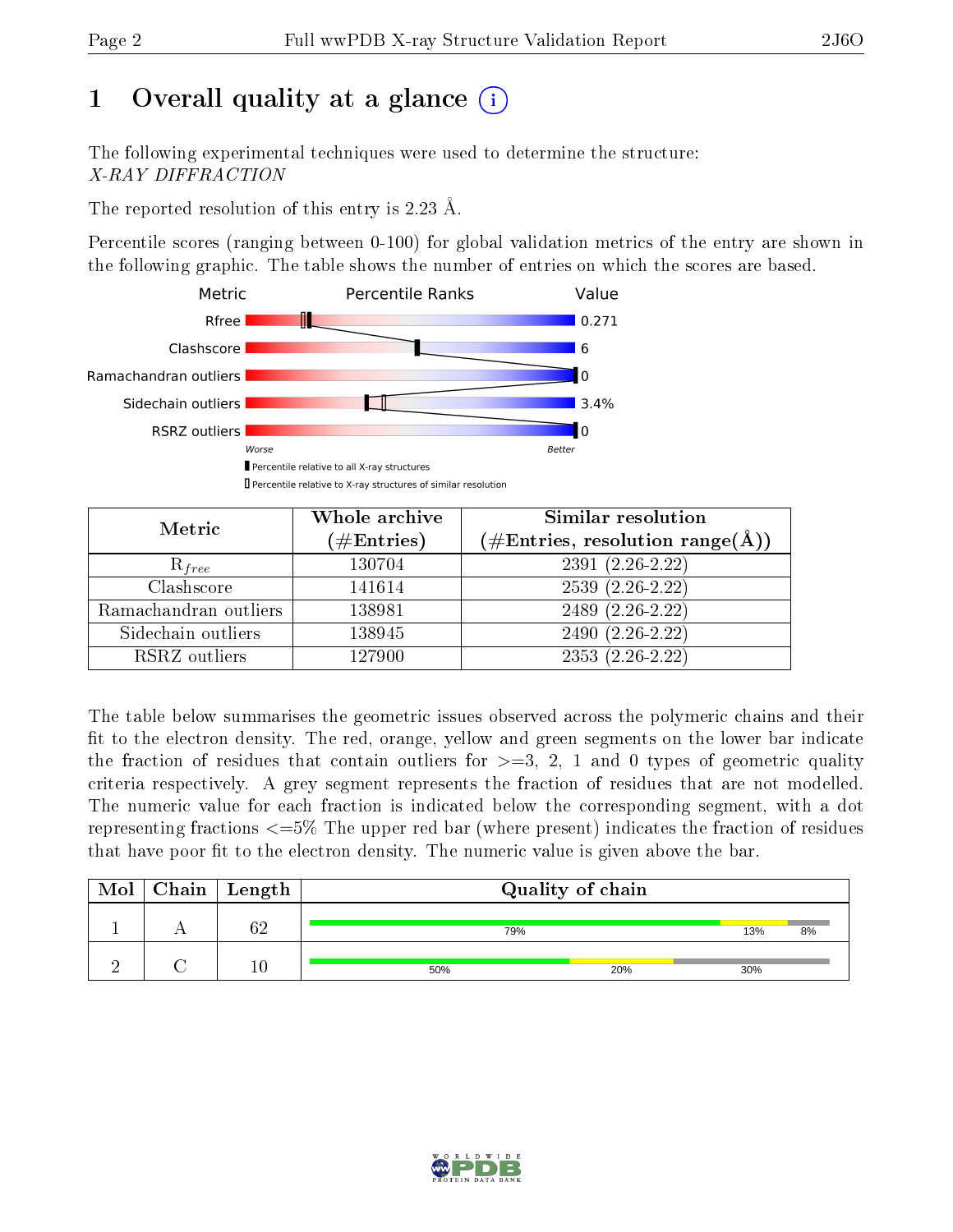# 2 Entry composition  $(i)$

There are 3 unique types of molecules in this entry. The entry contains 595 atoms, of which 0 are hydrogens and 0 are deuteriums.

In the tables below, the ZeroOcc column contains the number of atoms modelled with zero occupancy, the AltConf column contains the number of residues with at least one atom in alternate conformation and the Trace column contains the number of residues modelled with at most 2 atoms.

Molecule 1 is a protein called CD2-ASSOCIATED PROTEIN.

| Mol | Chain   Residues | $\rm{Atoms}$ |      |       | $\text{ZeroOcc} \mid \text{AltConf} \mid \text{Trace}$ |  |  |  |
|-----|------------------|--------------|------|-------|--------------------------------------------------------|--|--|--|
|     | 57               | $\rm Total$  | 315. | - 80- | .95                                                    |  |  |  |

Molecule 2 is a protein called T-CELL SURFACE ANTIGEN CD2.

| Mol | $\text{Chain}$   Residues | Atoms |  |  |  | $\rm ZeroOcc$   AltConf   Trace |  |
|-----|---------------------------|-------|--|--|--|---------------------------------|--|
|     |                           | Total |  |  |  |                                 |  |

• Molecule 3 is water.

|  | Mol   Chain   Residues | Atoms   | $\rm ZeroOcc \mid AltConf \mid$ |
|--|------------------------|---------|---------------------------------|
|  |                        | Total O |                                 |
|  |                        | Total   |                                 |

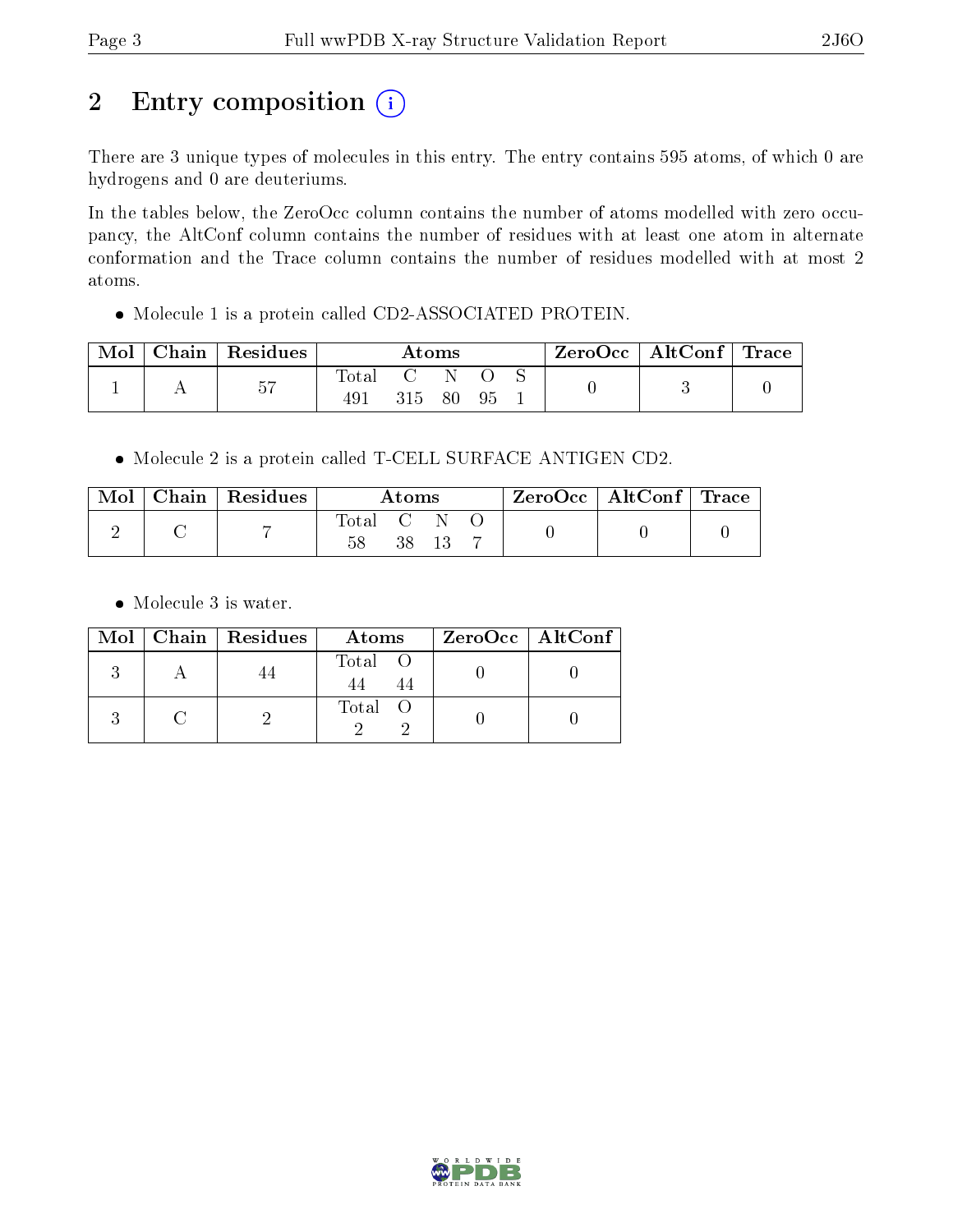## 3 Residue-property plots  $(i)$

These plots are drawn for all protein, RNA and DNA chains in the entry. The first graphic for a chain summarises the proportions of the various outlier classes displayed in the second graphic. The second graphic shows the sequence view annotated by issues in geometry and electron density. Residues are color-coded according to the number of geometric quality criteria for which they contain at least one outlier: green  $= 0$ , yellow  $= 1$ , orange  $= 2$  and red  $= 3$  or more. A red dot above a residue indicates a poor fit to the electron density (RSRZ  $> 2$ ). Stretches of 2 or more consecutive residues without any outlier are shown as a green connector. Residues present in the sample, but not in the model, are shown in grey.

• Molecule 1: CD2-ASSOCIATED PROTEIN



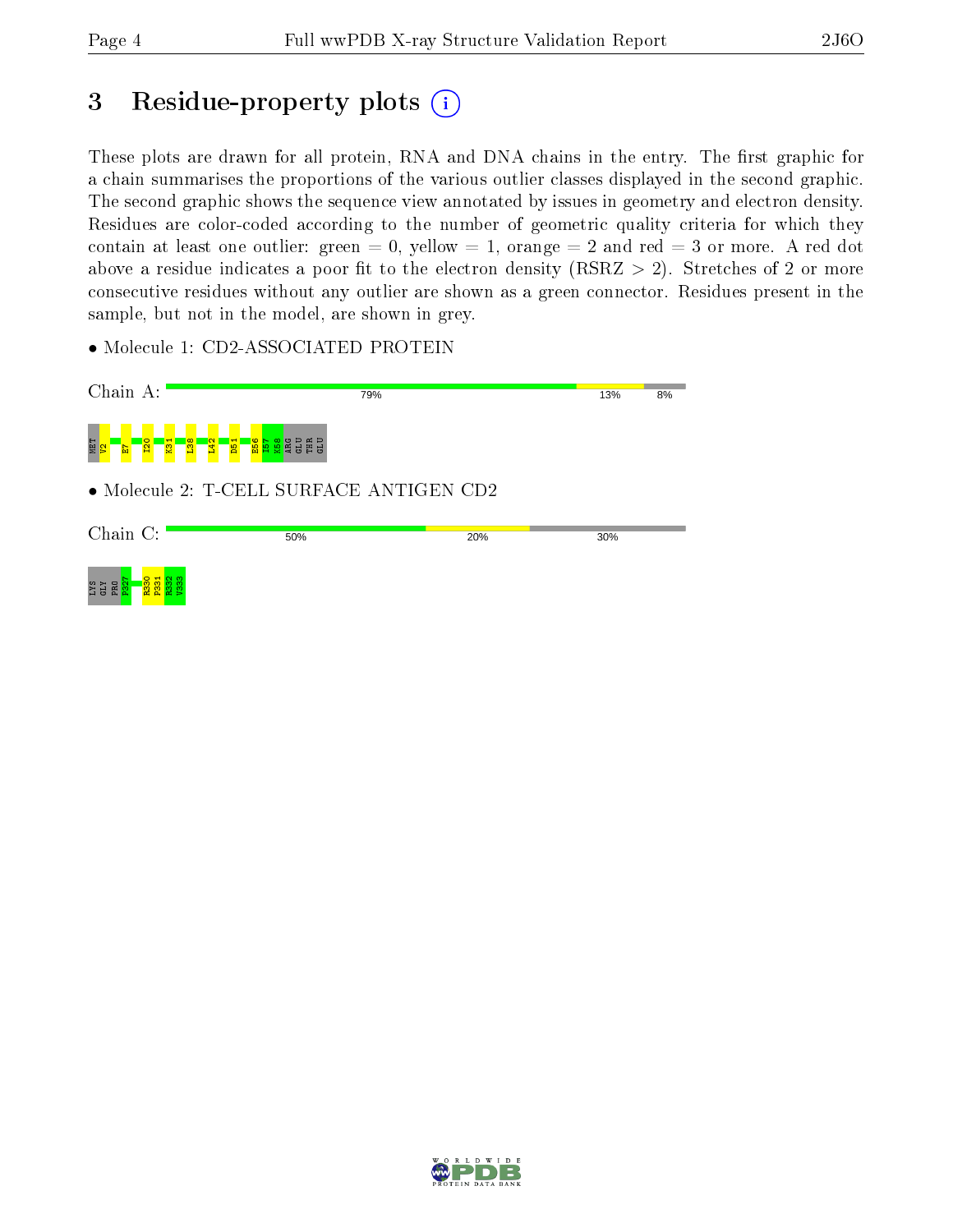# 4 Data and refinement statistics  $(i)$

| Property                                                             | <b>Value</b>                                     | Source     |
|----------------------------------------------------------------------|--------------------------------------------------|------------|
| Space group                                                          | I 4 2 2                                          | Depositor  |
| Cell constants                                                       | $66.39\text{\AA}$<br>$66.39\text{\AA}$<br>68.74Å | Depositor  |
| a, b, c, $\alpha$ , $\beta$ , $\gamma$                               | $90.00^\circ$<br>$90.00^\circ$<br>$90.00^\circ$  |            |
| Resolution $(A)$                                                     | 47.73<br>$-2.23$                                 | Depositor  |
|                                                                      | $34.37 - 2.22$                                   | <b>EDS</b> |
| % Data completeness                                                  | 98.1 (47.73-2.23)                                | Depositor  |
| (in resolution range)                                                | 98.0 (34.37-2.22)                                | <b>EDS</b> |
| $R_{merge}$                                                          | 0.11                                             | Depositor  |
| $\bar{\mathbf{R}}_{\underline{sym}}$                                 | (Not available)                                  | Depositor  |
| $\sqrt{I/\sigma(I)} > 1$                                             | $1.32$ (at 2.22Å)                                | Xtriage    |
| Refinement program                                                   | <b>REFMAC 5.2.0019</b>                           | Depositor  |
|                                                                      | 0.241, 0.286                                     | Depositor  |
| $R, R_{free}$                                                        | 0.241<br>0.271<br>$\frac{1}{2}$                  | DCC        |
| $R_{free}$ test set                                                  | 177 reflections $(4.50\%)$                       | wwPDB-VP   |
| Wilson B-factor $(A^2)$                                              | 19.5                                             | Xtriage    |
| Anisotropy                                                           | 0.045                                            | Xtriage    |
| Bulk solvent $k_{sol}(e/\mathring{A}^3)$ , $B_{sol}(\mathring{A}^2)$ | $0.32$ , $50.8$                                  | <b>EDS</b> |
| $\overline{L-test for }$ twinning <sup>2</sup>                       | $< L >$ = 0.50, $< L^2 >$ = 0.33                 | Xtriage    |
| Estimated twinning fraction                                          | $0.033$ for $-l,-k,-h$                           | Xtriage    |
|                                                                      | $0.045$ for $-h, l, k$                           |            |
| $F_o, F_c$ correlation                                               | 0.91                                             | <b>EDS</b> |
| Total number of atoms                                                | 595                                              | wwPDB-VP   |
| Average B, all atoms $(A^2)$                                         | 24.0                                             | wwPDB-VP   |

Xtriage's analysis on translational NCS is as follows: The largest off-origin peak in the Patterson function is  $11.30\%$  of the height of the origin peak. No significant pseudotranslation is detected.

<sup>&</sup>lt;sup>2</sup>Theoretical values of  $\langle |L| \rangle$ ,  $\langle L^2 \rangle$  for acentric reflections are 0.5, 0.333 respectively for untwinned datasets, and 0.375, 0.2 for perfectly twinned datasets.



<span id="page-4-1"></span><span id="page-4-0"></span><sup>1</sup> Intensities estimated from amplitudes.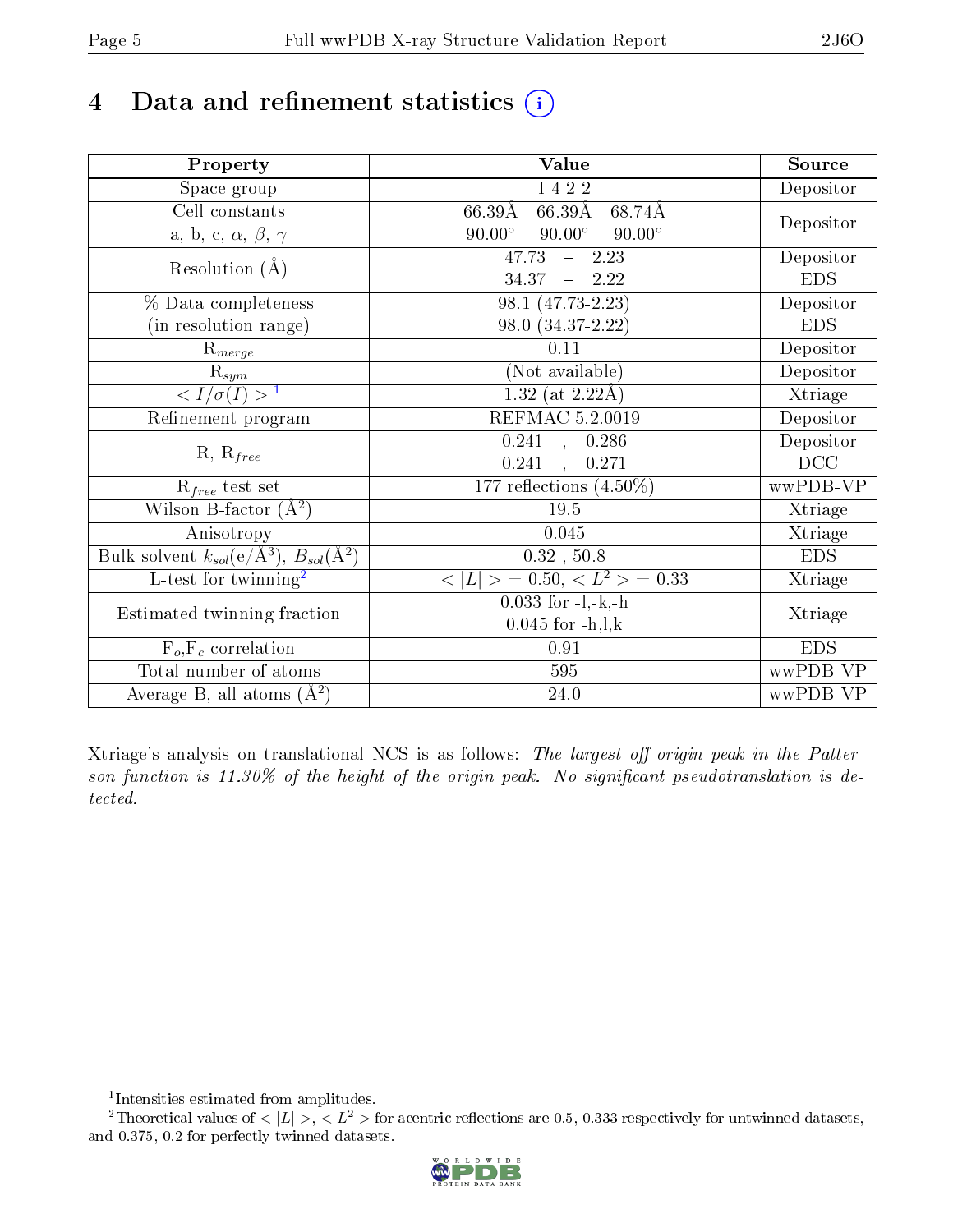# 5 Model quality  $(i)$

## 5.1 Standard geometry  $(i)$

The Z score for a bond length (or angle) is the number of standard deviations the observed value is removed from the expected value. A bond length (or angle) with  $|Z| > 5$  is considered an outlier worth inspection. RMSZ is the root-mean-square of all Z scores of the bond lengths (or angles).

| Mol | Chain |             | <b>Bond lengths</b> | Bond angles |                |  |
|-----|-------|-------------|---------------------|-------------|----------------|--|
|     |       | <b>RMSZ</b> | $\# Z  > 5$         | RMSZ        | $\# Z  > 5$    |  |
|     |       | 0.48        | 0/508               | 0.66        | 0/684          |  |
| 2   |       | 0.98        | $1/60$ $(1.7\%)$    | 1.16        | $2/81(2.5\%)$  |  |
| All |       | 0.55        | $(0.2\%)$<br>568.   | 0.73        | $2/765(0.3\%)$ |  |

All (1) bond length outliers are listed below:

|  |  |                                                                                                   | $\mid$ Mol $\mid$ Chain $\mid$ Res $\mid$ Type $\mid$ Atoms $\mid$ Z $\mid$ Observed(Å) $\mid$ Ideal(Å) $\mid$ |  |
|--|--|---------------------------------------------------------------------------------------------------|----------------------------------------------------------------------------------------------------------------|--|
|  |  | $\left\lceil \begin{array}{c c} 330 & \text{ARG} & \text{CZ-NH1} & 6.83 \end{array} \right\rceil$ |                                                                                                                |  |

All (2) bond angle outliers are listed below:

| Mol | Chain   $\text{Res}$   $\text{Type}$ |     |               | Atoms                 |        | Observed $(^\circ)$ | $\text{Ideal}({}^o)$ |
|-----|--------------------------------------|-----|---------------|-----------------------|--------|---------------------|----------------------|
|     |                                      | 330 | ${\rm ARG}^-$ | NE-CZ-NH1             | - 6.01 | 123.31              | 120.30               |
|     |                                      | 330 | $\rm{ARG}$    | $NE-CL-NH2$   $-5.60$ |        | 117.50              | $120.30\,$           |

There are no chirality outliers.

There are no planarity outliers.

### 5.2 Too-close contacts  $\overline{()}$

In the following table, the Non-H and H(model) columns list the number of non-hydrogen atoms and hydrogen atoms in the chain respectively. The H(added) column lists the number of hydrogen atoms added and optimized by MolProbity. The Clashes column lists the number of clashes within the asymmetric unit, whereas Symm-Clashes lists symmetry related clashes.

|  |     |      | Mol   Chain   Non-H   H(model)   H(added)   Clashes   Symm-Clashes |
|--|-----|------|--------------------------------------------------------------------|
|  | 491 |      |                                                                    |
|  |     |      |                                                                    |
|  |     |      |                                                                    |
|  |     |      |                                                                    |
|  | 595 | -59- |                                                                    |

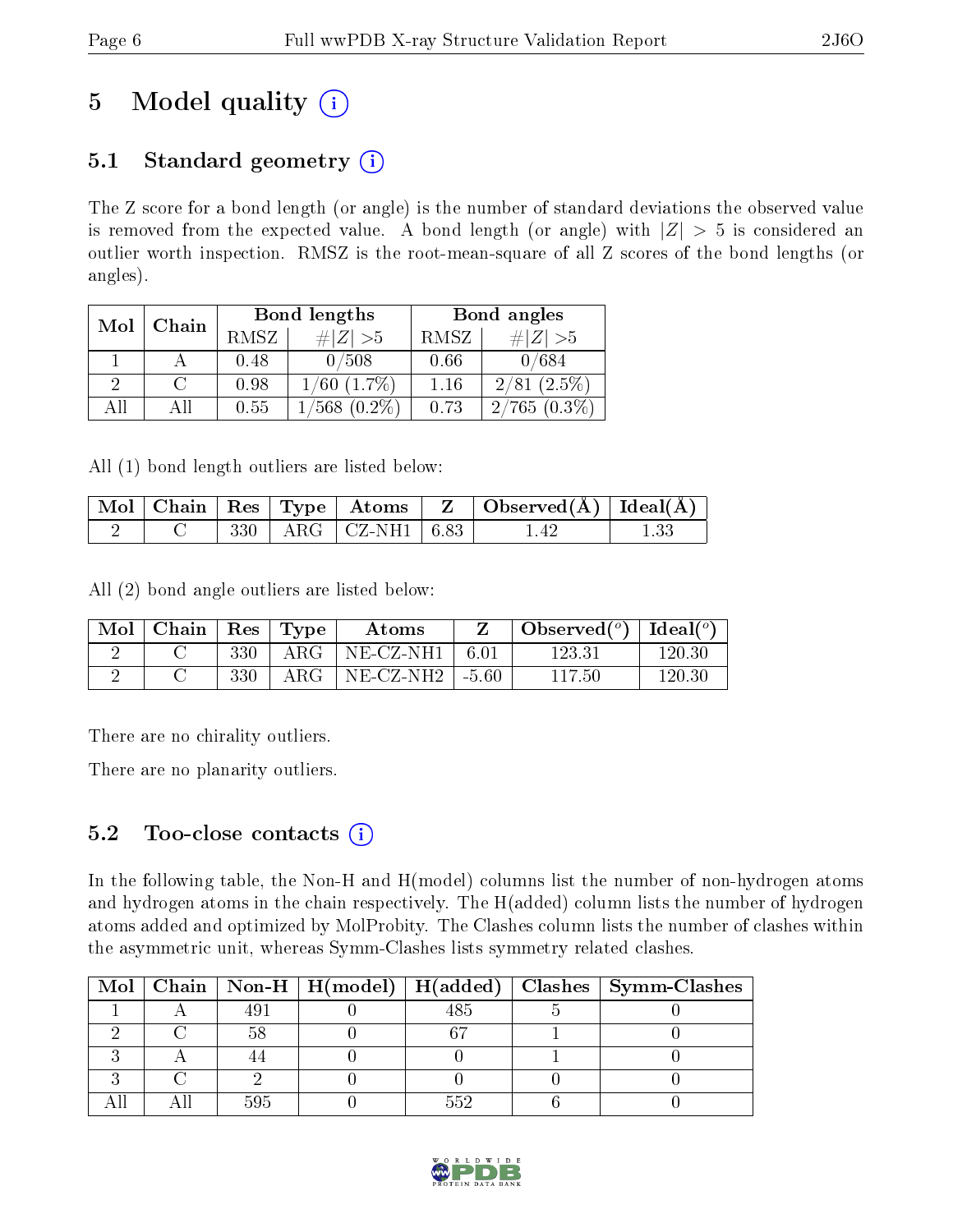The all-atom clashscore is defined as the number of clashes found per 1000 atoms (including hydrogen atoms). The all-atom clashscore for this structure is 6.

All (6) close contacts within the same asymmetric unit are listed below, sorted by their clash magnitude.

| Atom-1             | Atom-2              |      | Clash<br>(Å<br>overlap |  |
|--------------------|---------------------|------|------------------------|--|
| 1: A:20: ILE: HG22 | 1: A: 42: LEU: HD22 | 1.90 | 0.54                   |  |
| 1:A:2:VAL:HG21     | 1: A:56: GLU:HG3    | 1.90 | 0.53                   |  |
| 3:A:2009:HOH:O     | 2:C:331:PRO:HG3     | 2.19 | 0.43                   |  |
| 1:A:2:VAL:HG21     | 1: A:56: GLU:CG     | 2.48 | 0.43                   |  |
| 1: A:2: VAL:CG2    | 1: A:56: GLU: HG3   | 2.49 | 0.42                   |  |
| 1: A:38:LEU:HG     | 1:A:51:ASP:HB3      | 2.03 | 0.41                   |  |

There are no symmetry-related clashes.

### 5.3 Torsion angles  $(i)$

#### 5.3.1 Protein backbone  $(i)$

In the following table, the Percentiles column shows the percent Ramachandran outliers of the chain as a percentile score with respect to all X-ray entries followed by that with respect to entries of similar resolution.

The Analysed column shows the number of residues for which the backbone conformation was analysed, and the total number of residues.

| Mol | Chain | Analysed      | Favoured  | Allowed   Outliers | Percentiles |                    |
|-----|-------|---------------|-----------|--------------------|-------------|--------------------|
|     |       | $58/62(94\%)$ | 56 (97%)  | 2(3%)              | 100 100     |                    |
|     |       | $5/10(50\%)$  | $4(80\%)$ | $1(20\%)$          | 100         | $\blacksquare$ 100 |
| All | All   | 63/72(88%)    | 60(95%)   | 3(5%)              | 100         | $\vert$ 100        |

There are no Ramachandran outliers to report.

#### 5.3.2 Protein sidechains  $(i)$

In the following table, the Percentiles column shows the percent sidechain outliers of the chain as a percentile score with respect to all X-ray entries followed by that with respect to entries of similar resolution.

The Analysed column shows the number of residues for which the sidechain conformation was analysed, and the total number of residues.

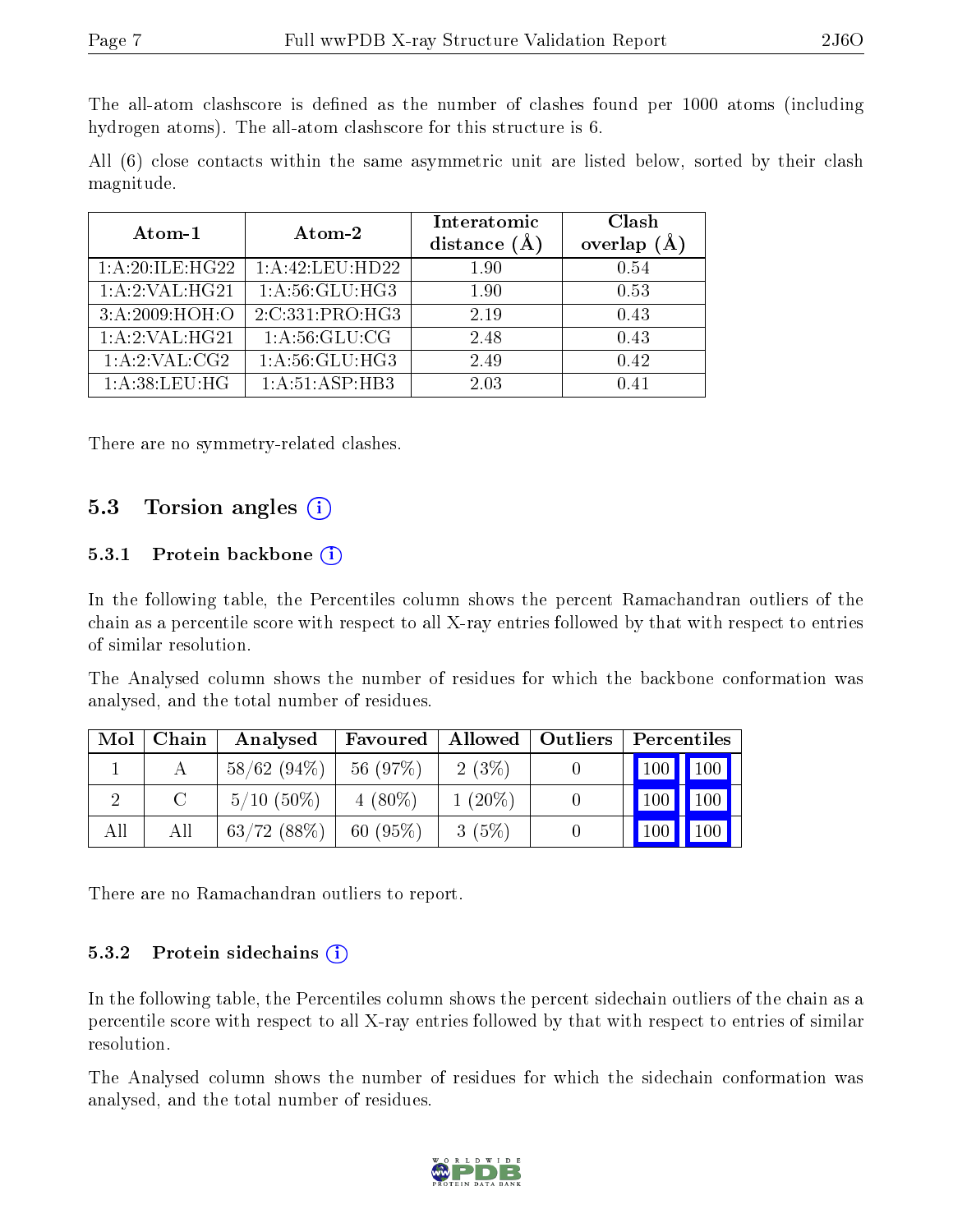| Mol | Chain | Analysed       | Rotameric  | Outliers | Percentiles |
|-----|-------|----------------|------------|----------|-------------|
|     |       | $54/56$ (96\%) | 52 (96%)   | 2(4%)    | 38<br>34    |
|     |       | $7/9$ (78\%)   | $7(100\%)$ |          | 100<br>100  |
| All | Αll   | $61/65$ (94\%) | 59 (97%)   | 2(3%)    | 37<br>43    |

All (2) residues with a non-rotameric sidechain are listed below:

| $\operatorname{Mol}$ | Chain | Res | <b>Type</b> |  |
|----------------------|-------|-----|-------------|--|
|                      |       |     |             |  |
|                      |       |     |             |  |

Some sidechains can be flipped to improve hydrogen bonding and reduce clashes. There are no such sidechains identified.

#### $5.3.3$  RNA  $(i)$

There are no RNA molecules in this entry.

#### 5.4 Non-standard residues in protein, DNA, RNA chains (i)

There are no non-standard protein/DNA/RNA residues in this entry.

#### 5.5 Carbohydrates (i)

There are no carbohydrates in this entry.

#### 5.6 Ligand geometry (i)

There are no ligands in this entry.

### 5.7 [O](https://www.wwpdb.org/validation/2017/XrayValidationReportHelp#nonstandard_residues_and_ligands)ther polymers (i)

There are no such residues in this entry.

#### 5.8 Polymer linkage issues (i)

There are no chain breaks in this entry.